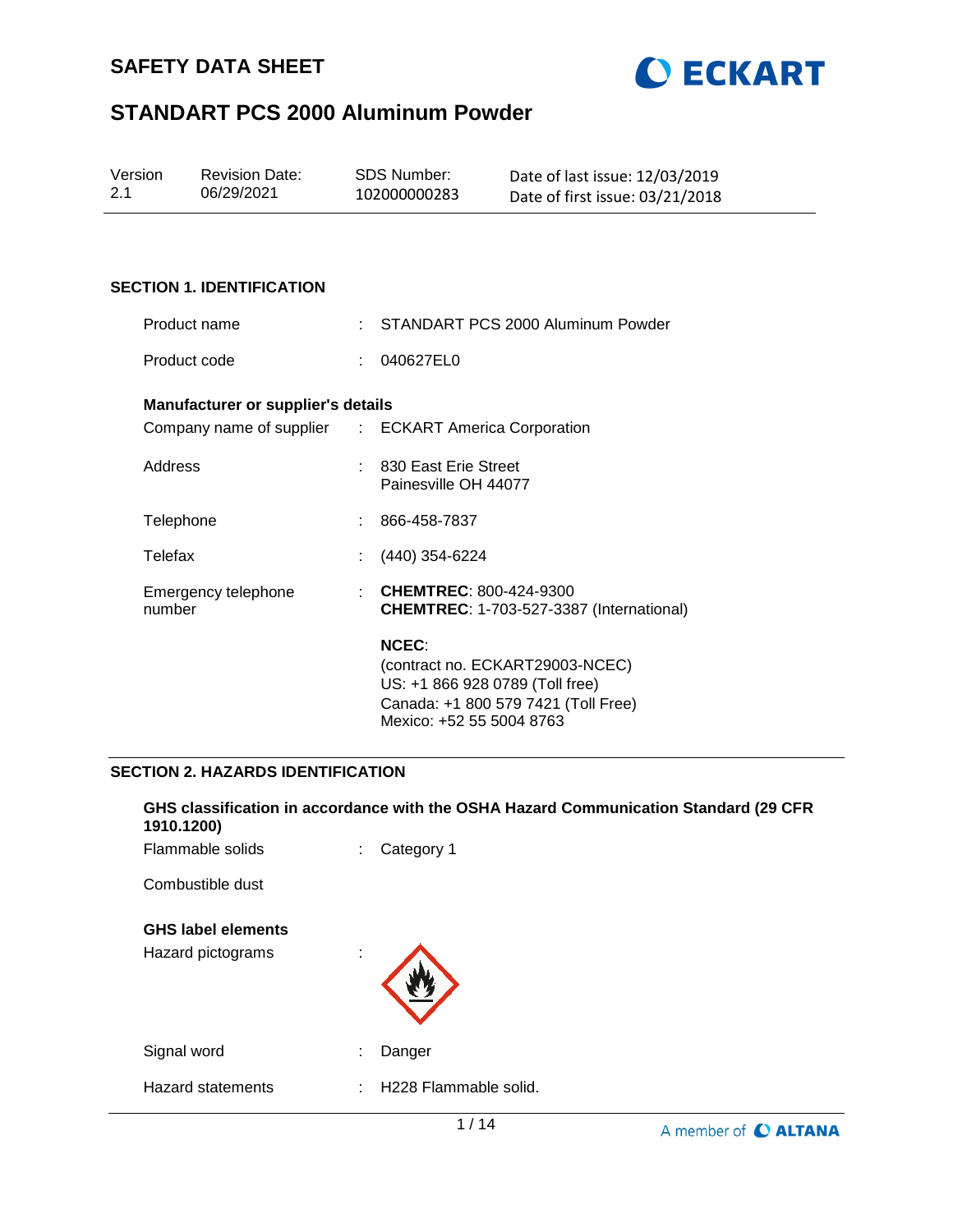



| Version<br>2.1 | <b>Revision Date:</b><br>06/29/2021 | <b>SDS Number:</b><br>102000000283 | Date of last issue: 12/03/2019<br>Date of first issue: 03/21/2018       |
|----------------|-------------------------------------|------------------------------------|-------------------------------------------------------------------------|
|                |                                     |                                    |                                                                         |
|                |                                     |                                    | May form combustible dust concentrations in air.                        |
|                | <b>Precautionary statements</b>     | <b>Prevention:</b>                 |                                                                         |
|                |                                     | P210                               | Keep away from heat/ sparks/ open flames/<br>hot surfaces. No smoking.  |
|                |                                     | P <sub>240</sub>                   | Ground/bond container and receiving<br>equipment.                       |
|                |                                     | P241                               | Use explosion-proof electrical/ ventilating/<br>lighting equipment.     |
|                |                                     | P <sub>280</sub>                   | Wear protective gloves/ eye protection/ face<br>protection.             |
|                |                                     | <b>Response:</b>                   |                                                                         |
|                |                                     | P370 + P378                        | In case of fire: Use for extinction: Special<br>powder for metal fires. |
|                |                                     | P370 + P378                        | In case of fire: Use for extinction: Dry sand.                          |

## **Other hazards**

None known.

### **SECTION 3. COMPOSITION/INFORMATION ON INGREDIENTS**

#### **Hazardous components**

| Chemical name | CAS-No.   | Concentration (% w/w) |
|---------------|-----------|-----------------------|
| Aluminum      | 7429-90-5 | $>= 90 - 100$         |
| Silica        | 7631-86-9 | $>= 5 - < 10$         |

### **SECTION 4. FIRST AID MEASURES**

| General advice          |   | : Move the victim to fresh air.<br>Move out of dangerous area.<br>Show this safety data sheet to the doctor in attendance.<br>Do not leave the victim unattended. |
|-------------------------|---|-------------------------------------------------------------------------------------------------------------------------------------------------------------------|
| If inhaled              |   | $:$ Remove to fresh air.<br>If unconscious, place in recovery position and seek medical<br>advice.<br>If symptoms persist, call a physician.                      |
| In case of skin contact |   | : Wash off immediately with soap and plenty of water.                                                                                                             |
|                         |   | If on clothes, remove clothes.                                                                                                                                    |
| In case of eye contact  | ÷ | Flush eyes with water as a precaution.                                                                                                                            |

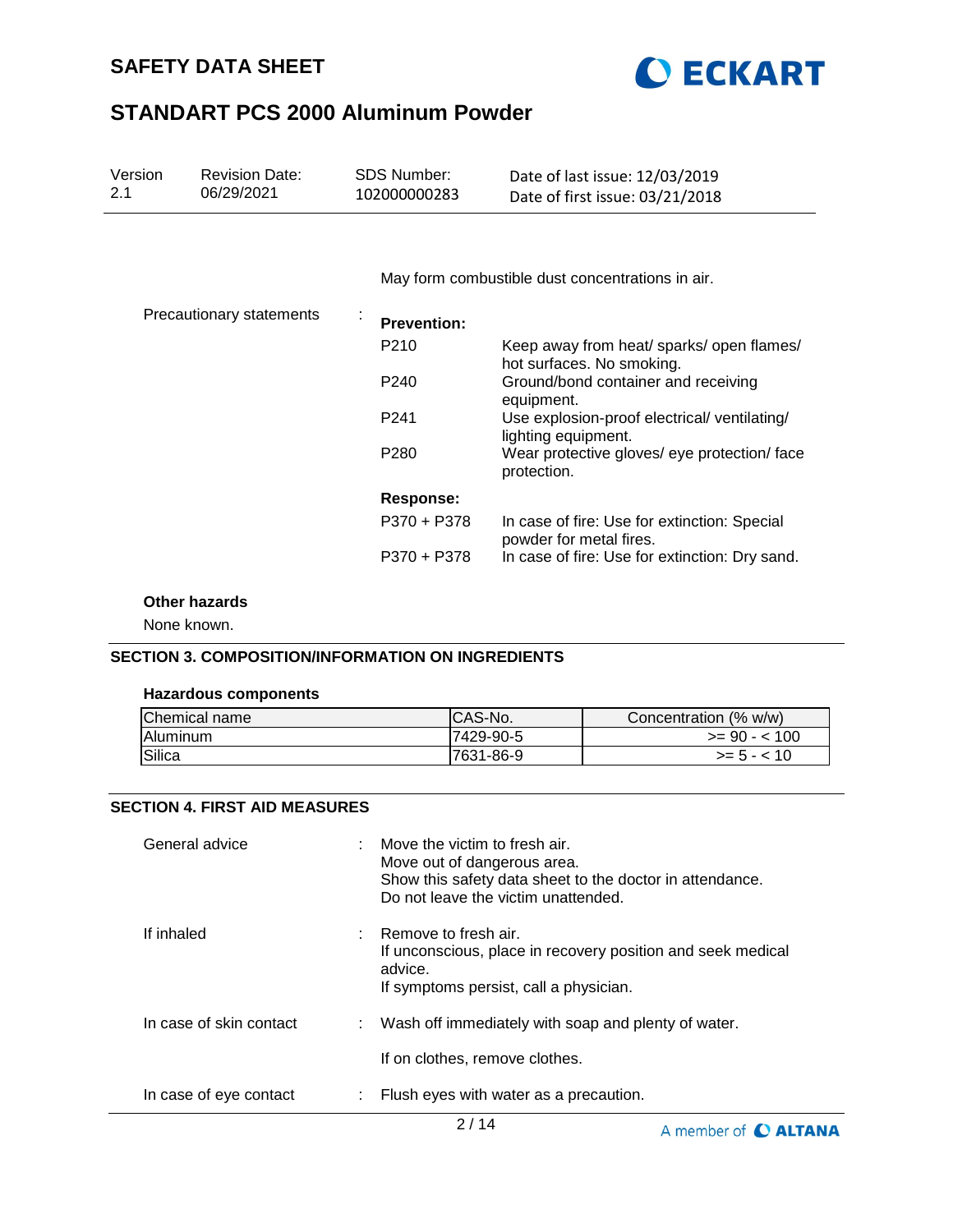



| <b>Revision Date:</b><br>Version<br>2.1<br>06/29/2021 |                  | <b>SDS Number:</b><br>102000000283                     |           | Date of last issue: 12/03/2019<br>Date of first issue: 03/21/2018                                                                                                             |                                                                                                                                                                                                                               |  |
|-------------------------------------------------------|------------------|--------------------------------------------------------|-----------|-------------------------------------------------------------------------------------------------------------------------------------------------------------------------------|-------------------------------------------------------------------------------------------------------------------------------------------------------------------------------------------------------------------------------|--|
|                                                       |                  |                                                        |           | Remove contact lenses.<br>Keep eye wide open while rinsing.                                                                                                                   | If eye irritation persists, consult a specialist.                                                                                                                                                                             |  |
|                                                       | If swallowed     |                                                        |           | Keep respiratory tract clear.<br>Do not give milk or alcoholic beverages.<br>Never give anything by mouth to an unconscious person.<br>If symptoms persist, call a physician. |                                                                                                                                                                                                                               |  |
|                                                       | delayed          | Most important symptoms<br>and effects, both acute and |           | None known.                                                                                                                                                                   |                                                                                                                                                                                                                               |  |
|                                                       |                  | <b>SECTION 5. FIREFIGHTING MEASURES</b>                |           |                                                                                                                                                                               |                                                                                                                                                                                                                               |  |
|                                                       |                  | Suitable extinguishing media                           | ÷         | Dry sand<br>Special powder against metal fire                                                                                                                                 |                                                                                                                                                                                                                               |  |
|                                                       | media            | Unsuitable extinguishing                               | ÷         | ABC powder<br>Carbon dioxide (CO2)<br>Water<br>Foam                                                                                                                           |                                                                                                                                                                                                                               |  |
|                                                       |                  |                                                        |           | High volume water jet                                                                                                                                                         |                                                                                                                                                                                                                               |  |
|                                                       | firefighting     | Specific hazards during                                |           | (hydrogen).                                                                                                                                                                   | Contact with water liberates extremely flammable gas                                                                                                                                                                          |  |
|                                                       |                  | Further information                                    |           | separately in closed containments.                                                                                                                                            | For safety reasons in case of fire, cans should be stored<br>Use extinguishing measures that are appropriate to local<br>circumstances and the surrounding environment.<br>Use a water spray to cool fully closed containers. |  |
|                                                       | for firefighters | Special protective equipment                           | $\cdot$ : | necessary.                                                                                                                                                                    | Wear self-contained breathing apparatus for firefighting if                                                                                                                                                                   |  |

## **SECTION 6. ACCIDENTAL RELEASE MEASURES**

| Personal precautions,<br>protective equipment and<br>emergency procedures                                             | Use personal protective equipment.<br>Evacuate personnel to safe areas.<br>Avoid dust formation.<br>Remove all sources of ignition. |
|-----------------------------------------------------------------------------------------------------------------------|-------------------------------------------------------------------------------------------------------------------------------------|
| ■ contract contract contract contract contract of the contract of the contract of the contract of the contract of the |                                                                                                                                     |

Environmental precautions :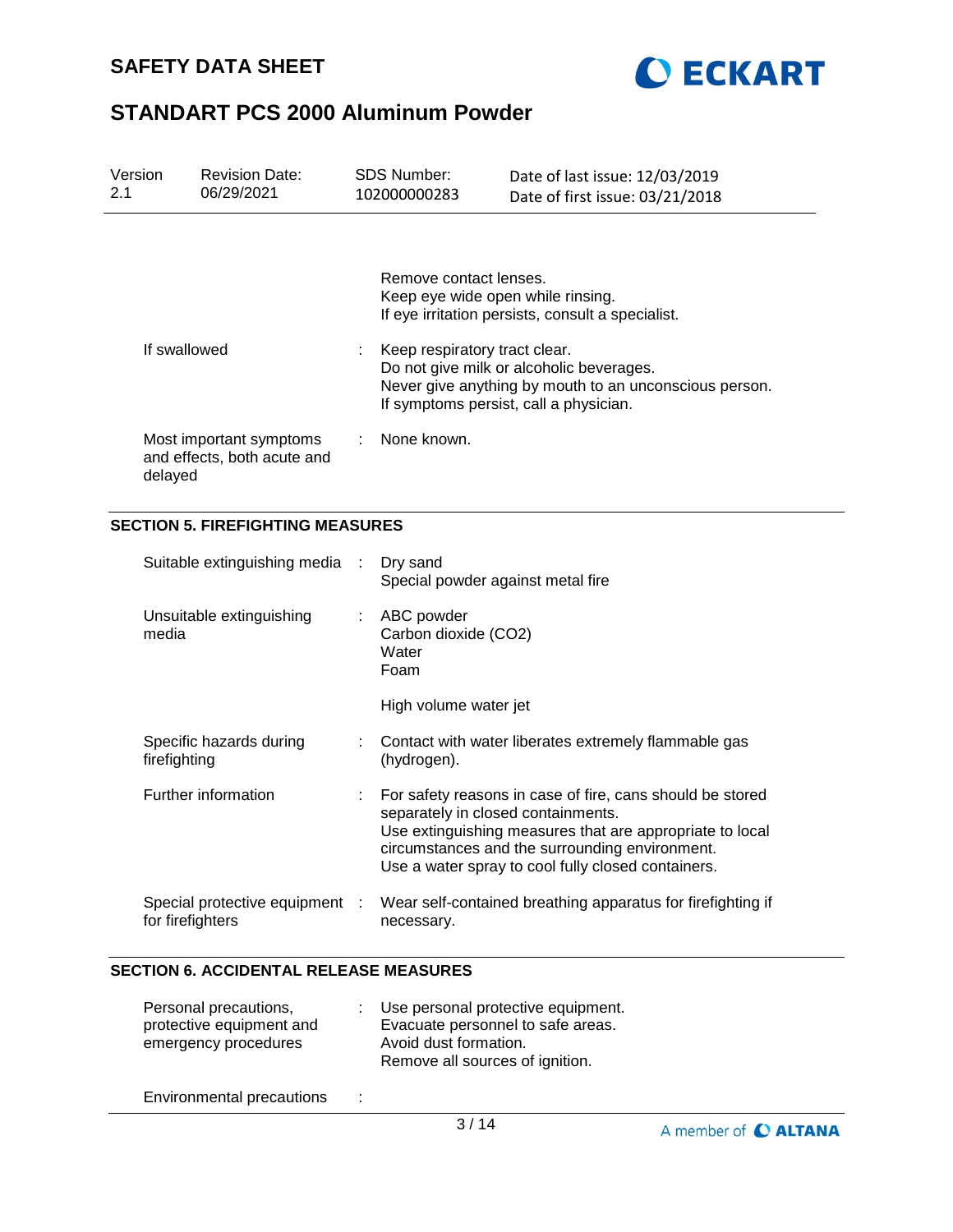



| Version<br><b>Revision Date:</b><br>2.1<br>06/29/2021 |                                                          |  | <b>SDS Number:</b><br>102000000283                                                                                                                                                                                                                                                                                    | Date of last issue: 12/03/2019<br>Date of first issue: 03/21/2018                                                                                                                                                                            |  |  |  |
|-------------------------------------------------------|----------------------------------------------------------|--|-----------------------------------------------------------------------------------------------------------------------------------------------------------------------------------------------------------------------------------------------------------------------------------------------------------------------|----------------------------------------------------------------------------------------------------------------------------------------------------------------------------------------------------------------------------------------------|--|--|--|
|                                                       |                                                          |  | respective authorities.                                                                                                                                                                                                                                                                                               | Prevent product from entering drains.<br>Prevent further leakage or spillage if safe to do so.<br>If the product contaminates rivers and lakes or drains inform                                                                              |  |  |  |
|                                                       | Methods and materials for<br>containment and cleaning up |  | Do not use a vacuum cleaner.                                                                                                                                                                                                                                                                                          | Use mechanical handling equipment.                                                                                                                                                                                                           |  |  |  |
|                                                       |                                                          |  | Contain spillage, and then collect with an electrically protected<br>vacuum cleaner or by wet-brushing and place in container for<br>disposal according to local regulations (see section 13).<br>Keep in suitable, closed containers for disposal.                                                                   |                                                                                                                                                                                                                                              |  |  |  |
|                                                       | <b>SECTION 7. HANDLING AND STORAGE</b>                   |  |                                                                                                                                                                                                                                                                                                                       |                                                                                                                                                                                                                                              |  |  |  |
|                                                       | Advice on protection against<br>fire and explosion       |  | Use explosion-proof equipment.                                                                                                                                                                                                                                                                                        | During processing, dust may form explosive mixture in air.<br>Take measures to prevent the build up of electrostatic charge.<br>When transferring from one container to another apply<br>earthing measures and use conductive hose material. |  |  |  |
|                                                       |                                                          |  | is formed.<br>ignition.                                                                                                                                                                                                                                                                                               | Provide appropriate exhaust ventilation at places where dust<br>Keep away from open flames, hot surfaces and sources of                                                                                                                      |  |  |  |
|                                                       | Advice on safe handling                                  |  | Avoid creating dust.<br>Routine housekeeping should be instituted to ensure that<br>dusts do not accumulate on surfaces.<br>Store away from heat.                                                                                                                                                                     |                                                                                                                                                                                                                                              |  |  |  |
|                                                       |                                                          |  | application area.<br>regulations.                                                                                                                                                                                                                                                                                     | For personal protection see section 8.<br>Smoking, eating and drinking should be prohibited in the<br>Open drum carefully as content may be under pressure.<br>Dispose of rinse water in accordance with local and national                  |  |  |  |
| Conditions for safe storage                           |                                                          |  | Earthing of containers and apparatuses is essential.<br>Reaction with water liberates extremely flammable gas<br>(hydrogen)<br>Use explosion-proof equipment.<br>Store in original container.<br>Keep containers tightly closed in a cool, well-ventilated place.<br>Keep away from sources of ignition - No smoking. |                                                                                                                                                                                                                                              |  |  |  |

A member of C ALTANA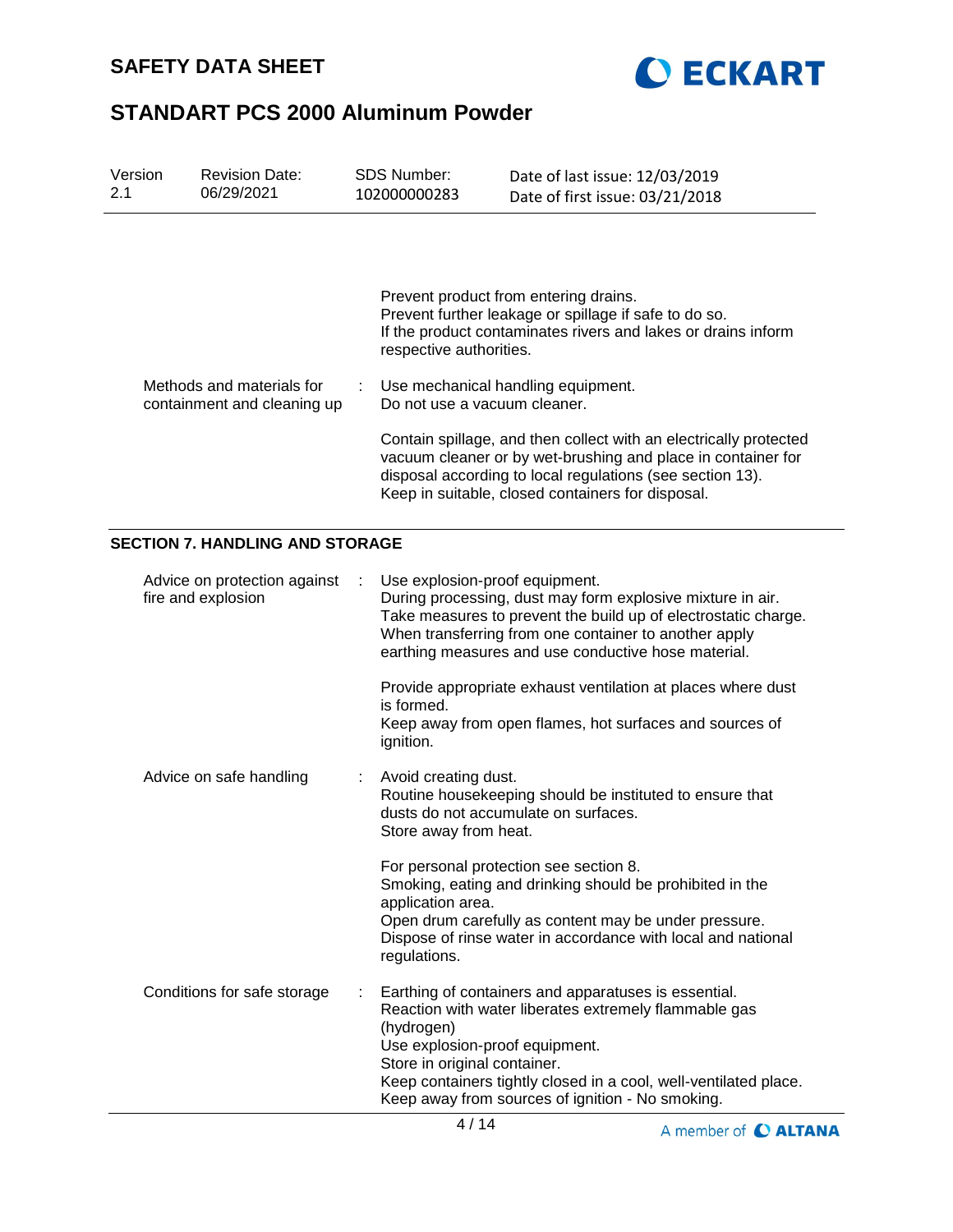



| Version<br>2.1                    | <b>Revision Date:</b><br>06/29/2021         | SDS Number:<br>102000000283 | Date of last issue: 12/03/2019<br>Date of first issue: 03/21/2018                                                                                                                                                                                        |  |  |
|-----------------------------------|---------------------------------------------|-----------------------------|----------------------------------------------------------------------------------------------------------------------------------------------------------------------------------------------------------------------------------------------------------|--|--|
|                                   |                                             |                             |                                                                                                                                                                                                                                                          |  |  |
|                                   |                                             |                             | Keep container closed when not in use.                                                                                                                                                                                                                   |  |  |
|                                   |                                             | No smoking.<br>place.       | Keep container tightly closed in a dry and well-ventilated<br>Electrical installations / working materials must comply with<br>the technological safety standards.                                                                                       |  |  |
| Technical<br>measures/Precautions |                                             |                             | Protect from humidity and water.                                                                                                                                                                                                                         |  |  |
|                                   | Materials to avoid                          | ÷<br>storage.               | Do not store together with oxidizing and self-igniting products.<br>Never allow product to get in contact with water during<br>Keep away from oxidizing agents, strongly alkaline and<br>strongly acid materials in order to avoid exothermic reactions. |  |  |
|                                   | Further information on<br>storage stability | Keep in a dry place.        |                                                                                                                                                                                                                                                          |  |  |

## **SECTION 8. EXPOSURE CONTROLS/PERSONAL PROTECTION**

## **Components with workplace control parameters**

| Components | CAS-No.   | Value type<br>(Form of<br>exposure)          | Control<br>parameters /<br>Permissible<br>concentration | <b>Basis</b>     |
|------------|-----------|----------------------------------------------|---------------------------------------------------------|------------------|
| Aluminum   | 7429-90-5 | TWA (total<br>dust)                          | 50 Million<br>particles per cubic<br>foot               | OSHA Z-3         |
|            |           | TWA<br>(Respirable)                          | $5 \text{ mg/m}$ 3                                      | <b>NIOSH REL</b> |
|            |           | TWA (total<br>dust)                          | 15 mg/m3                                                | OSHA Z-3         |
|            |           | TWA (total)                                  | 10 mg/m3                                                | <b>NIOSH REL</b> |
|            |           | TWA<br>(respirable<br>fraction)              | $5 \text{ mg/m}$ 3                                      | OSHA Z-3         |
|            |           | TWA<br>(respirable<br>fraction)              | 15 Million<br>particles per cubic<br>foot               | OSHA Z-3         |
|            |           | TWA<br>(Respirable<br>particulate<br>matter) | 1 mg/m $3$                                              | <b>ACGIH</b>     |

A member of C ALTANA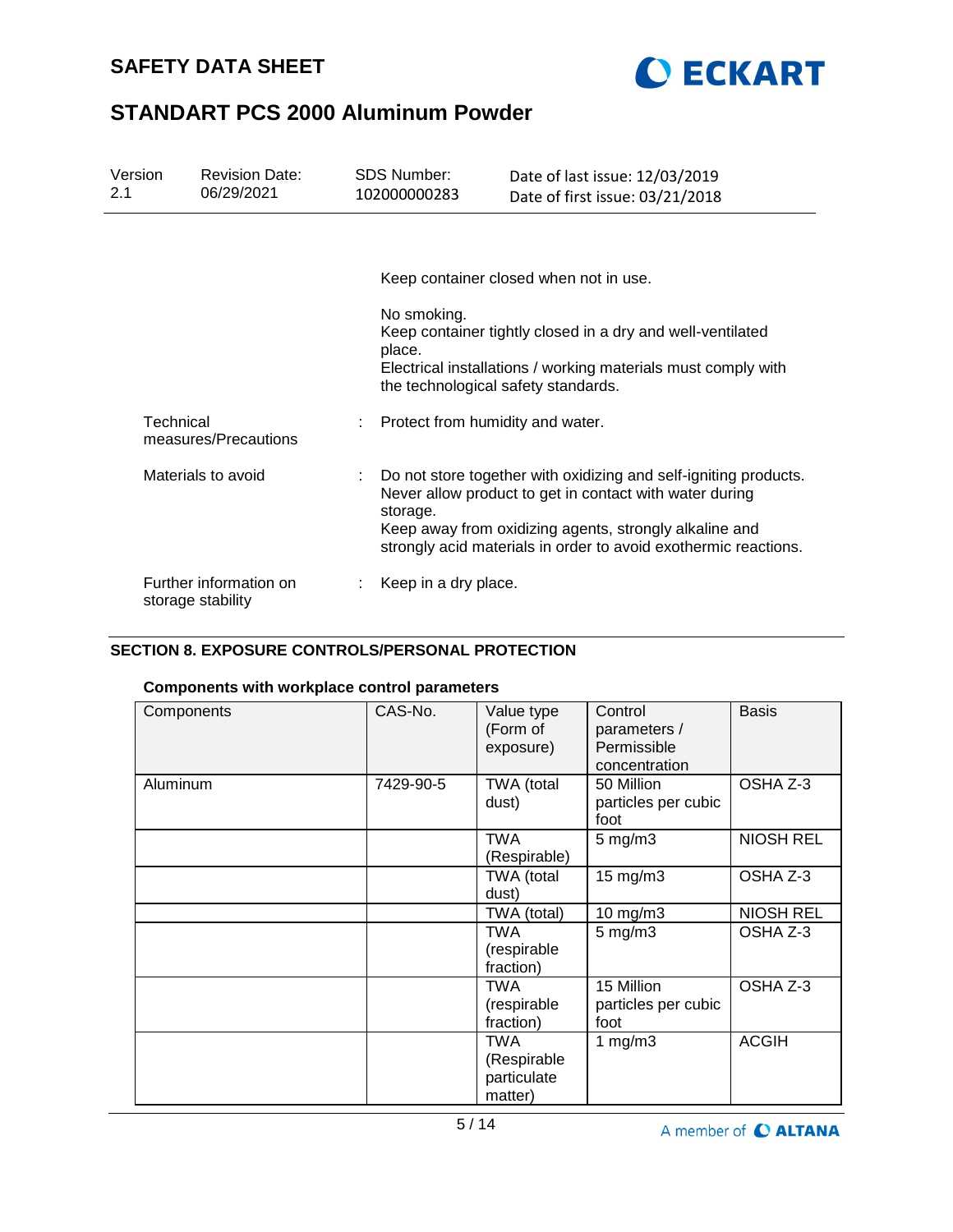



| Version<br>2.1 | <b>Revision Date:</b><br>06/29/2021 | SDS Number:<br>102000000283 | Date of last issue: 12/03/2019<br>Date of first issue: 03/21/2018 |                                                       |                     |  |
|----------------|-------------------------------------|-----------------------------|-------------------------------------------------------------------|-------------------------------------------------------|---------------------|--|
|                |                                     |                             |                                                                   |                                                       |                     |  |
|                |                                     |                             | <b>TWA</b>                                                        | $5$ mg/m $3$<br>(Aluminium)                           | <b>NIOSH REL</b>    |  |
|                |                                     |                             | <b>TWA (Total)</b>                                                | $15 \,\mathrm{mg/m}$<br>(Aluminium)                   | <b>OSHA P0</b>      |  |
|                |                                     |                             | <b>TWA</b><br>(Respirable<br>fraction)                            | $5 \,\mathrm{mg/m}$<br>(Aluminium)                    | <b>OSHA P0</b>      |  |
|                |                                     |                             | <b>TWA</b> (total<br>dust)                                        | $15$ mg/m $3$<br>(Aluminium)                          | OSHA <sub>Z-1</sub> |  |
|                |                                     |                             | <b>TWA</b><br>(respirable<br>fraction)                            | $5 \text{ mg/m}$ 3<br>(Aluminium)                     | OSHA Z-1            |  |
|                |                                     |                             | <b>TWA (Total</b><br>dust)                                        | 15 mg/m3<br>(Aluminium)                               | OSHA P0             |  |
|                |                                     |                             | <b>TWA</b><br>(respirable<br>dust fraction)                       | $5$ mg/m $3$<br>(Aluminium)                           | <b>OSHA PO</b>      |  |
|                |                                     |                             | <b>TWA</b><br>(welding<br>fumes)                                  | $5 \text{ mg/m}$<br>(Aluminium)                       | <b>NIOSH REL</b>    |  |
|                |                                     |                             | <b>TWA</b> (pyro<br>powders)                                      | $5$ mg/m $3$<br>(Aluminium)                           | <b>NIOSH REL</b>    |  |
|                |                                     |                             | <b>TWA</b><br>(Respirable<br>particulate<br>matter)               | 1 mg/m3<br>(Aluminium)                                | <b>ACGIH</b>        |  |
|                |                                     |                             | <b>TWA</b><br>(Fumes)                                             | $5 \text{ mg/m}$                                      | <b>OSHA P0</b>      |  |
| Silica         |                                     | 7631-86-9                   | <b>TWA (Dust)</b>                                                 | 20 Million<br>particles per cubic<br>foot<br>(Silica) | OSHA Z-3            |  |
|                |                                     |                             | TWA (Dust)                                                        | 80 mg/m3 /<br>%SiO <sub>2</sub><br>(Silica)           | OSHA Z-3            |  |
|                |                                     |                             | <b>TWA</b>                                                        | $6$ mg/m $3$<br>(Silica)                              | <b>NIOSH REL</b>    |  |

#### **Personal protective equipment**

| Respiratory protection      | ÷. | Use suitable breathing protection if workplace concentration<br>requires.<br>Breathing apparatus with filter.<br>P1 filter |
|-----------------------------|----|----------------------------------------------------------------------------------------------------------------------------|
| Hand protection<br>Material |    | _eather                                                                                                                    |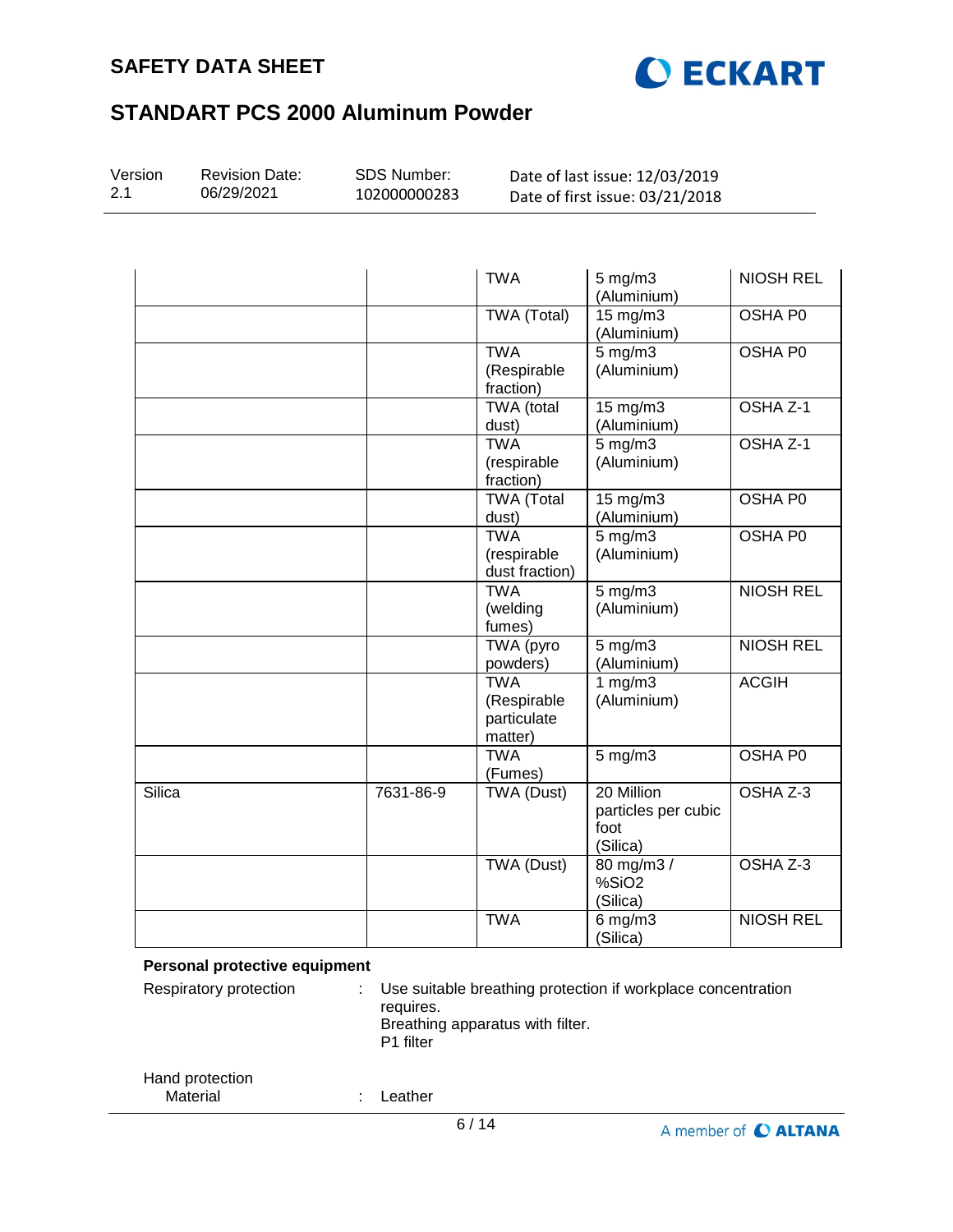# **SAFETY DATA SHEET**



# **STANDART PCS 2000 Aluminum Powder**

| Version<br>2.1 | <b>Revision Date:</b><br>06/29/2021 | SDS Number:<br>102000000283                                                                                                                                                                                                                                                                      | Date of last issue: 12/03/2019<br>Date of first issue: 03/21/2018                                                                                                                                                                      |
|----------------|-------------------------------------|--------------------------------------------------------------------------------------------------------------------------------------------------------------------------------------------------------------------------------------------------------------------------------------------------|----------------------------------------------------------------------------------------------------------------------------------------------------------------------------------------------------------------------------------------|
|                | Glove length                        | Long sleeve gloves                                                                                                                                                                                                                                                                               |                                                                                                                                                                                                                                        |
|                | Remarks                             | Leather gloves The choice of an appropriate glove does not<br>only depend on its material but also on other quality features<br>and is different from one producer to the other.<br>The suitability for a specific workplace should be discussed<br>with the producers of the protective gloves. |                                                                                                                                                                                                                                        |
|                | Eye protection                      | Face-shield<br>Tightly fitting safety goggles                                                                                                                                                                                                                                                    |                                                                                                                                                                                                                                        |
|                | Skin and body protection            | Dust impervious protective suit                                                                                                                                                                                                                                                                  | Anti-static and fire resistant protective clothing. DIN EN<br>11612; EN 533; EN 1149-1. Anti-static safety shoes.<br>Choose body protection according to the amount and<br>concentration of the dangerous substance at the work place. |
|                | Hygiene measures                    |                                                                                                                                                                                                                                                                                                  | Wash hands before breaks and at the end of workday.                                                                                                                                                                                    |

## **SECTION 9. PHYSICAL AND CHEMICAL PROPERTIES**

| Appearance<br>Colour<br>Odour<br>Odour Threshold<br>рH<br>Melting point/freezing point |    | powder<br>silver<br>odourless<br>: No data available<br>substance/mixture is non-soluble (in water)<br>660 °C |
|----------------------------------------------------------------------------------------|----|---------------------------------------------------------------------------------------------------------------|
| Boiling point/boiling range                                                            | t. | 2,467 °C                                                                                                      |
| Flash point<br><b>Evaporation rate</b><br>Flammability (solid, gas)                    |    | No data available<br>: No data available<br>combustible dust                                                  |
| Upper explosion limit / Upper : No data available<br>flammability limit                |    |                                                                                                               |
| Lower explosion limit / Lower :<br>flammability limit                                  |    | $30$ g/m $3$                                                                                                  |
| Vapour pressure                                                                        |    | : No data available                                                                                           |
| Relative density                                                                       |    | : No data available                                                                                           |
| Density                                                                                |    | $2.5$ g/cm $3$                                                                                                |
| Solubility(ies)                                                                        |    | No data available                                                                                             |
| Partition coefficient: n-                                                              |    | No data available                                                                                             |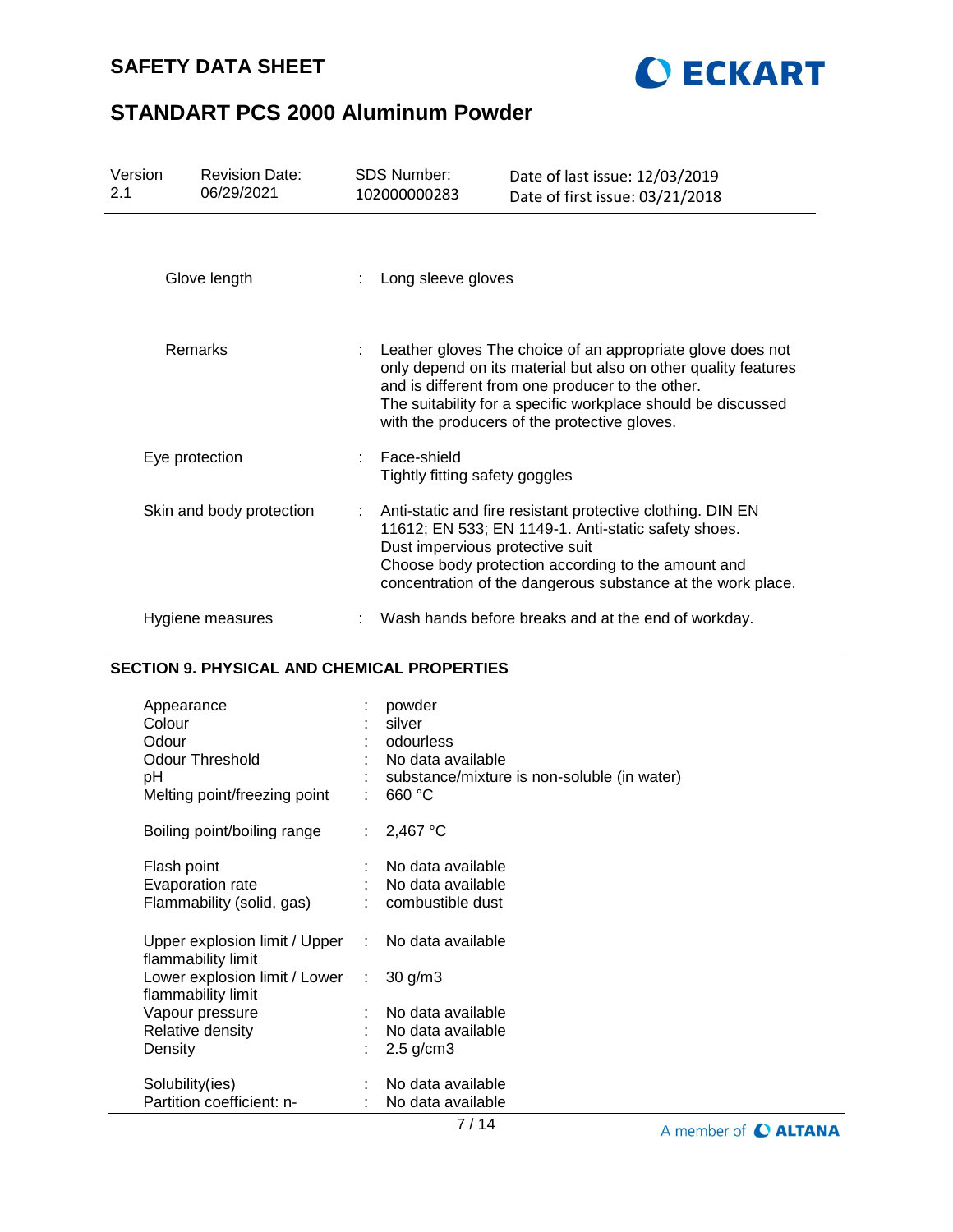



| Version<br>2.1                              |                                       | <b>Revision Date:</b><br>06/29/2021 | <b>SDS Number:</b><br>102000000283                 | Date of last issue: 12/03/2019<br>Date of first issue: 03/21/2018                                                                                      |
|---------------------------------------------|---------------------------------------|-------------------------------------|----------------------------------------------------|--------------------------------------------------------------------------------------------------------------------------------------------------------|
|                                             | octanol/water                         | Auto-ignition temperature           | 340 °C                                             |                                                                                                                                                        |
|                                             | Viscosity                             | Decomposition temperature           | No data available<br>No data available             |                                                                                                                                                        |
| <b>SECTION 10. STABILITY AND REACTIVITY</b> |                                       |                                     |                                                    |                                                                                                                                                        |
|                                             | Reactivity                            |                                     |                                                    | No decomposition if stored and applied as directed.                                                                                                    |
|                                             | Chemical stability                    |                                     |                                                    | No decomposition if stored and applied as directed.                                                                                                    |
|                                             | Possibility of hazardous<br>reactions |                                     |                                                    | Contact with acids and alkalis may release hydrogen.<br>No decomposition if stored and applied as directed.<br>Dust may form explosive mixture in air. |
|                                             |                                       | Conditions to avoid                 | Heat, flames and sparks.                           |                                                                                                                                                        |
|                                             |                                       | Incompatible materials              | Acids<br><b>Bases</b><br>Oxidizing agents<br>Water |                                                                                                                                                        |

## **SECTION 11. TOXICOLOGICAL INFORMATION**

#### **Acute toxicity**

Not classified based on available information.

#### **Components:**

| Silica:                   |                                         |
|---------------------------|-----------------------------------------|
| Acute oral toxicity       | : LD50 (Rat): $5,000$ mg/kg             |
|                           | (Mouse): 15,000 mg/kg                   |
| Acute inhalation toxicity | (Rat): 0.139 mg/l<br>Exposure time: 4 h |
| Acute dermal toxicity     | LD50 (Rabbit): $> 5,000$ mg/kg          |
|                           |                                         |

#### **Skin corrosion/irritation**

Not classified based on available information.

#### **Serious eye damage/eye irritation**

Not classified based on available information.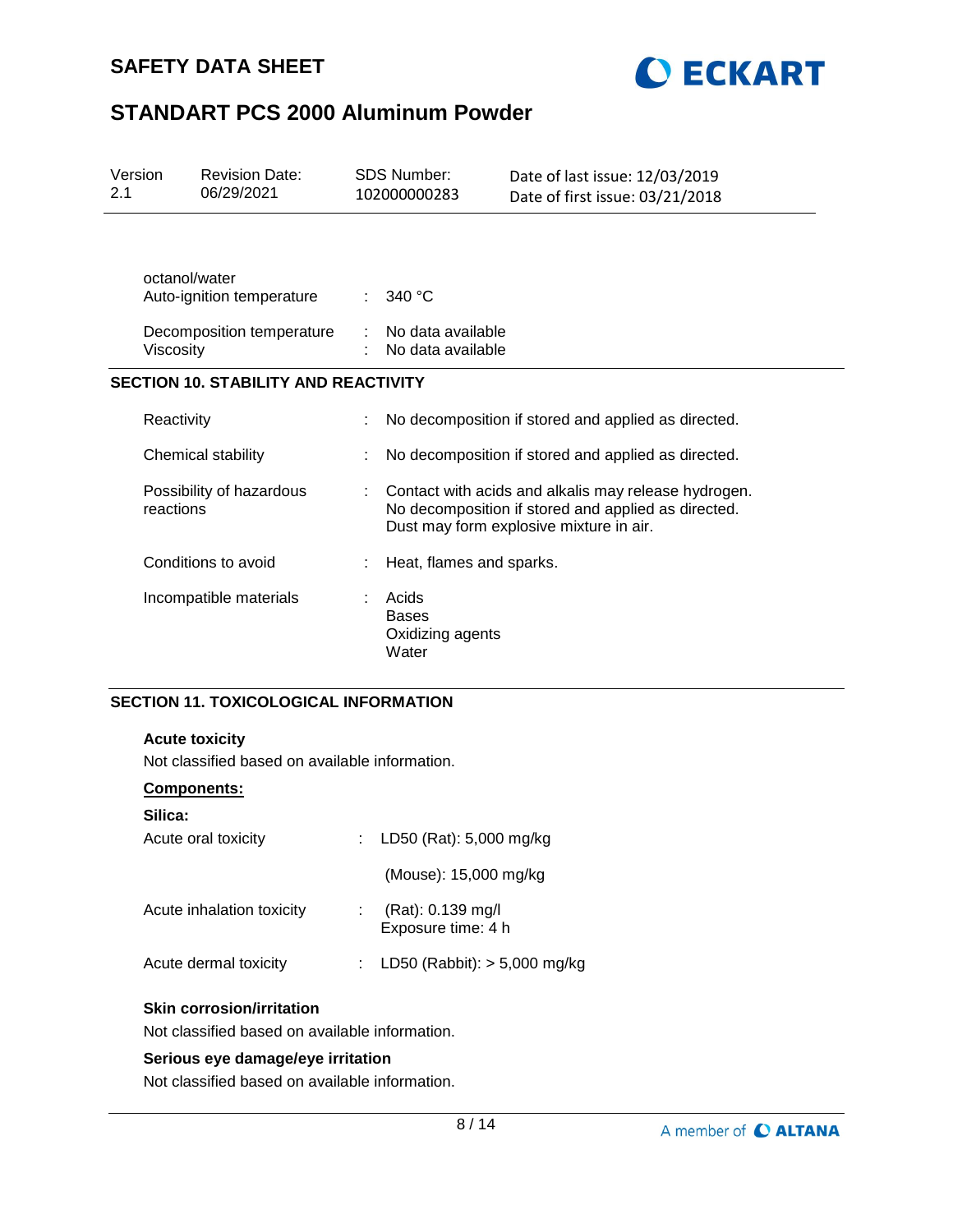



| Version | <b>Revision Date:</b> | SDS Number:  | Date of last issue: 12/03/2019  |
|---------|-----------------------|--------------|---------------------------------|
| 2.1     | 06/29/2021            | 102000000283 | Date of first issue: 03/21/2018 |

#### **Respiratory or skin sensitisation**

### **Skin sensitisation**

Not classified based on available information.

#### **Respiratory sensitisation**

Not classified based on available information.

#### **Germ cell mutagenicity**

Not classified based on available information.

#### **Carcinogenicity**

Not classified based on available information.

| <b>IARC</b> | No component of this product present at levels greater than or<br>equal to 0.1% is identified as probable, possible or confirmed<br>human carcinogen by IARC. |
|-------------|---------------------------------------------------------------------------------------------------------------------------------------------------------------|
| <b>OSHA</b> | No component of this product present at levels greater than or<br>equal to 0.1% is on OSHA's list of regulated carcinogens.                                   |
| <b>NTP</b>  | No component of this product present at levels greater than or<br>equal to 0.1% is identified as a known or anticipated carcinogen<br>by NTP.                 |

#### **Reproductive toxicity**

Not classified based on available information.

### **STOT - single exposure**

Not classified based on available information.

#### **STOT - repeated exposure**

Not classified based on available information.

### **Aspiration toxicity**

Not classified based on available information.

#### **Further information**

#### **Components:**

**Silica:** Remarks: No data available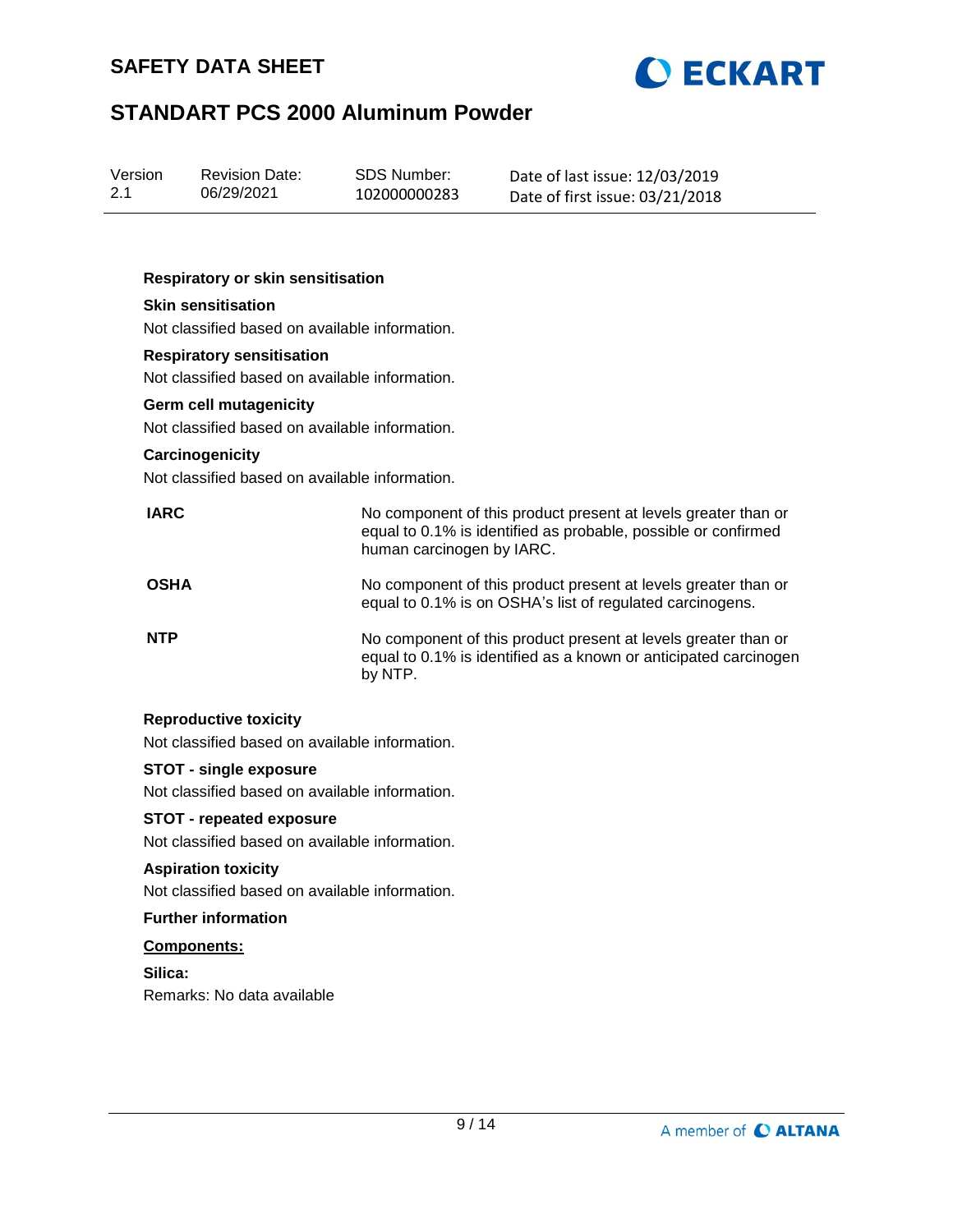



| Version | <b>Revision Date:</b> | SDS Number:  | Date of last issue: 12/03/2019  |
|---------|-----------------------|--------------|---------------------------------|
| 2.1     | 06/29/2021            | 102000000283 | Date of first issue: 03/21/2018 |

## **SECTION 12. ECOLOGICAL INFORMATION**

| <b>Ecotoxicity</b>                                       |                                           |
|----------------------------------------------------------|-------------------------------------------|
| Components:                                              |                                           |
| Silica:                                                  |                                           |
| Toxicity to daphnia and other :<br>aquatic invertebrates | (Daphnia (water flea)): 7,600 mg/l        |
| Toxicity to algae<br>÷.                                  | (Chlorella pyrenoidosa (aglae)): 440 mg/l |
| Persistence and degradability                            |                                           |
| No data available                                        |                                           |
| <b>Bioaccumulative potential</b>                         |                                           |
| No data available                                        |                                           |
| Other adverse effects                                    |                                           |
| No data available                                        |                                           |
| <b>Components:</b>                                       |                                           |
| Silica:                                                  |                                           |
| Additional ecological<br>÷<br>information                | No data available                         |

## **SECTION 13. DISPOSAL CONSIDERATIONS**

| <b>Disposal methods</b> |   |                                                                                                                                                                           |
|-------------------------|---|---------------------------------------------------------------------------------------------------------------------------------------------------------------------------|
| Waste from residues     | ÷ | Do not dispose of waste into sewer.<br>Do not contaminate ponds, waterways or ditches with<br>chemical or used container.<br>Send to a licensed waste management company. |
| Contaminated packaging  | ÷ | Empty remaining contents.<br>Dispose of as unused product.<br>Do not re-use empty containers.<br>Do not burn, or use a cutting torch on, the empty drum.                  |

#### **SECTION 14. TRANSPORT INFORMATION**

#### **National Regulations**

**49 CFR**

UN/ID/NA number : UN 1309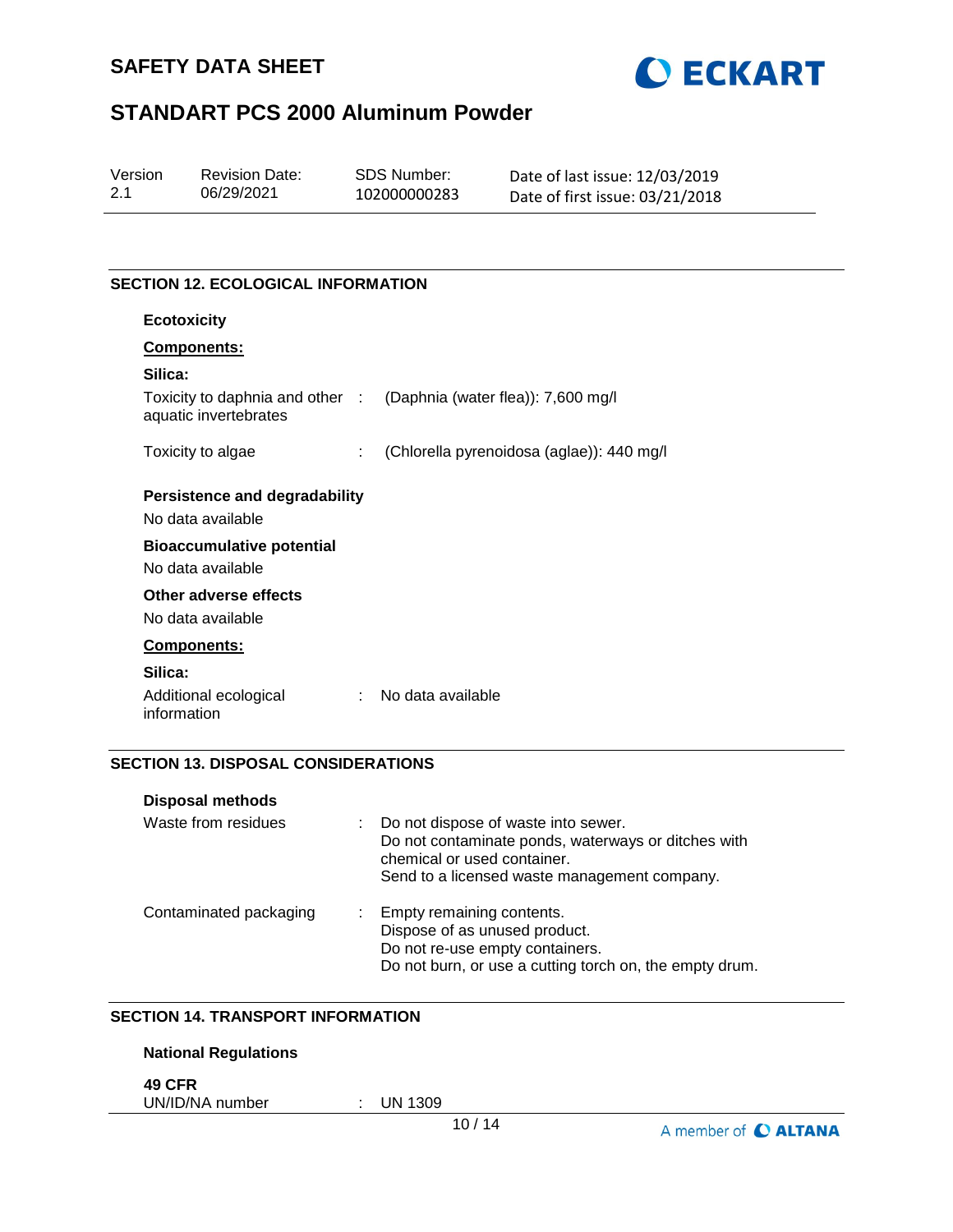## **SAFETY DATA SHEET**



# **STANDART PCS 2000 Aluminum Powder**

| Version<br>2.1 |                                                                                      | <b>Revision Date:</b><br>06/29/2021                                                               |        | SDS Number:<br>102000000283                                                                               | Date of last issue: 12/03/2019<br>Date of first issue: 03/21/2018 |
|----------------|--------------------------------------------------------------------------------------|---------------------------------------------------------------------------------------------------|--------|-----------------------------------------------------------------------------------------------------------|-------------------------------------------------------------------|
|                |                                                                                      | Proper shipping name                                                                              | t.     | Aluminum powder, coated                                                                                   |                                                                   |
|                | Class<br>Packing group<br>Labels<br><b>ERG Code</b>                                  | Marine pollutant                                                                                  |        | 4.1<br>$\mathbf{II}$<br><b>FLAMMABLE SOLID</b><br>170<br>no                                               |                                                                   |
|                |                                                                                      | <b>International Regulations</b>                                                                  |        |                                                                                                           |                                                                   |
|                | <b>IATA-DGR</b><br>UN/ID No.<br><b>Class</b><br>Packing group<br>Labels<br>aircraft) | Proper shipping name<br>Packing instruction (cargo<br>Packing instruction<br>(passenger aircraft) |        | <b>UN 1309</b><br>Aluminium powder, coated<br>4.1<br>$\mathbf{H}$<br><b>Flammable Solid</b><br>448<br>445 |                                                                   |
|                | <b>IMDG-Code</b><br>UN number                                                        | Proper shipping name                                                                              | ÷.     | <b>UN 1309</b><br>ALUMINIUM POWDER, COATED                                                                |                                                                   |
|                | <b>Class</b><br>Packing group<br>Labels<br>EmS Code<br>Remarks                       | Marine pollutant                                                                                  | ÷<br>÷ | 4.1<br>$\mathbf{II}$<br>4.1<br>$F-G, S-G$<br>no                                                           | IMDG Code segregation group 15 - Powdered metals                  |

## **Transport in bulk according to Annex II of MARPOL 73/78 and the IBC Code**

Not applicable for product as supplied.

## **SECTION 15. REGULATORY INFORMATION**

#### **EPCRA - Emergency Planning and Community Right-to-Know Act**

## **CERCLA Reportable Quantity**

This material does not contain any components with a CERCLA RQ.

#### **SARA 304 Extremely Hazardous Substances Reportable Quantity**

This material does not contain any components with a section 304 EHS RQ.

## **SARA 302 Extremely Hazardous Substances Threshold Planning Quantity**

This material does not contain any components with a section 302 EHS TPQ.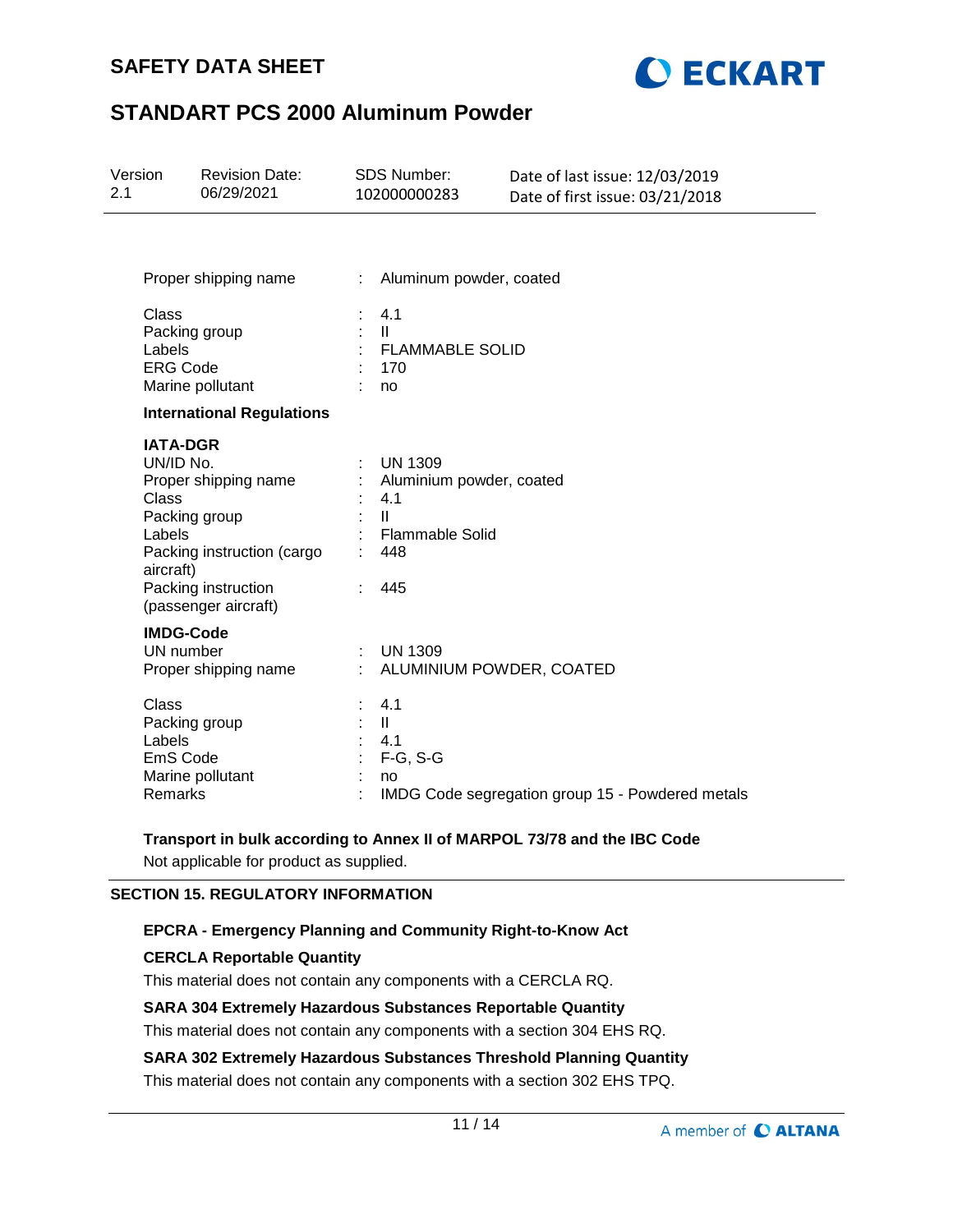

| Version<br>2.1  | <b>Revision Date:</b><br>06/29/2021 | <b>SDS Number:</b><br>102000000283 | Date of last issue: 12/03/2019<br>Date of first issue: 03/21/2018                                       |                      |
|-----------------|-------------------------------------|------------------------------------|---------------------------------------------------------------------------------------------------------|----------------------|
|                 |                                     |                                    |                                                                                                         |                      |
|                 | SARA 311/312 Hazards                | Combustible dust                   | Flammable (gases, aerosols, liquids, or solids)                                                         |                      |
| <b>SARA 313</b> |                                     |                                    | The following components are subject to reporting levels<br>established by SARA Title III, Section 313: |                      |
|                 |                                     | Aluminum                           | 7429-90-5                                                                                               | $>= 90 - 5 = 100 \%$ |

#### **Clean Air Act**

This product neither contains, nor was manufactured with a Class I or Class II ODS as defined by the U.S. Clean Air Act Section 602 (40 CFR 82, Subpt. A, App.A + B).

This product does not contain any hazardous air pollutants (HAP), as defined by the U.S. Clean Air Act Section 112 (40 CFR 61).

This product does not contain any chemicals listed under the U.S. Clean Air Act Section 112(r) for Accidental Release Prevention (40 CFR 68.130, Subpart F).

This product does not contain any chemicals listed under the U.S. Clean Air Act Section 111 SOCMI Intermediate or Final VOC's (40 CFR 60.489).

#### **Clean Water Act**

This product does not contain any Hazardous Substances listed under the U.S. CleanWater Act, Section 311, Table 116.4A.

This product does not contain any Hazardous Chemicals listed under the U.S. CleanWater Act, Section 311, Table 117.3.

This product does not contain any toxic pollutants listed under the U.S. Clean Water Act Section 307

#### **US State Regulations**

#### **Massachusetts Right To Know**

| Aluminum                   | 7429-90-5 |
|----------------------------|-----------|
| Silica                     | 7631-86-9 |
| Pennsylvania Right To Know |           |
| Aluminum                   | 7429-90-5 |
| Silica                     | 7631-86-9 |

#### **California Prop. 65**

This product does not contain any chemicals known to State of California to cause cancer, birth defects, or any other reproductive harm.



WARNING: This product can expose you to chemicals including lead and cadmium, which is/are known to the State of California to cause cancer and birth defects or other reproductive harm. For more information go to www.P65Warnings.ca.gov.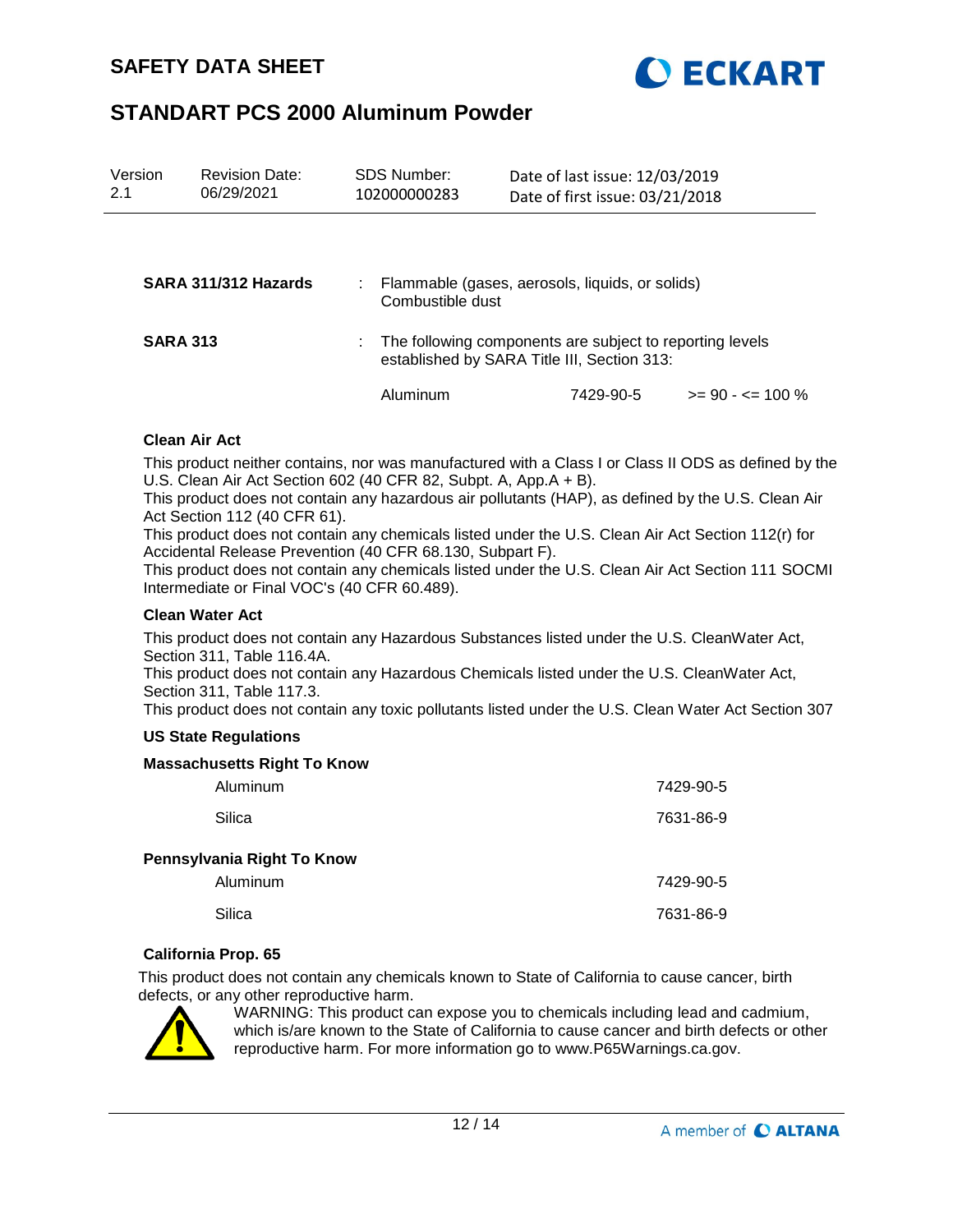



| Version<br>2.1                                                                                                                                    | <b>Revision Date:</b><br>06/29/2021            | <b>SDS Number:</b><br>102000000283 | Date of last issue: 12/03/2019<br>Date of first issue: 03/21/2018 |           |  |  |
|---------------------------------------------------------------------------------------------------------------------------------------------------|------------------------------------------------|------------------------------------|-------------------------------------------------------------------|-----------|--|--|
|                                                                                                                                                   |                                                |                                    |                                                                   |           |  |  |
|                                                                                                                                                   | <b>California List of Hazardous Substances</b> |                                    |                                                                   |           |  |  |
|                                                                                                                                                   | Aluminum                                       |                                    |                                                                   | 7429-90-5 |  |  |
|                                                                                                                                                   | Silica                                         |                                    |                                                                   | 7631-86-9 |  |  |
| <b>California Permissible Exposure Limits for Chemical Contaminants</b><br>Aluminum<br>7429-90-5                                                  |                                                |                                    |                                                                   |           |  |  |
|                                                                                                                                                   | Silica                                         |                                    |                                                                   | 7631-86-9 |  |  |
| The components of this product are reported in the following inventories:<br><b>DSL</b><br>All components of this product are on the Canadian DSL |                                                |                                    |                                                                   |           |  |  |
| <b>TSCA</b>                                                                                                                                       |                                                | On TSCA Inventory                  |                                                                   |           |  |  |
| <b>TSCA list</b>                                                                                                                                  |                                                |                                    |                                                                   |           |  |  |

No substances are subject to a Significant New Use Rule.

No substances are subject to TSCA 12(b) export notification requirements.

### **SECTION 16. OTHER INFORMATION**

#### **Full text of other abbreviations**

| <b>ACGIH</b>                                                                                |  | : USA. ACGIH Threshold Limit Values (TLV)                                                      |  |  |  |
|---------------------------------------------------------------------------------------------|--|------------------------------------------------------------------------------------------------|--|--|--|
| <b>NIOSH REL</b>                                                                            |  | : USA. NIOSH Recommended Exposure Limits                                                       |  |  |  |
| OSHA P0                                                                                     |  | USA. OSHA - TABLE Z-1 Limits for Air Contaminants -<br>1910.1000                               |  |  |  |
| OSHA Z-1                                                                                    |  | : USA. Occupational Exposure Limits (OSHA) - Table Z-1<br>Limits for Air Contaminants          |  |  |  |
| OSHA Z-3                                                                                    |  | : USA. Occupational Exposure Limits (OSHA) - Table Z-3<br><b>Mineral Dusts</b>                 |  |  |  |
| ACGIH / TWA                                                                                 |  | : 8-hour, time-weighted average                                                                |  |  |  |
| NIOSH REL / TWA                                                                             |  | : Time-weighted average concentration for up to a 10-hour<br>workday during a 40-hour workweek |  |  |  |
| OSHA P0 / TWA                                                                               |  | : 8-hour time weighted average                                                                 |  |  |  |
| OSHA Z-1 / TWA                                                                              |  | : 8-hour time weighted average                                                                 |  |  |  |
| OSHA Z-3 / TWA                                                                              |  | : 8-hour time weighted average                                                                 |  |  |  |
|                                                                                             |  | AICS - Australian Inventory of Chemical Substances; AIIC - Australian Inventory of Industrial  |  |  |  |
| Chemicals; ASTM - American Society for the Testing of Materials; bw - Body weight; CERCLA - |  |                                                                                                |  |  |  |
| Comprehensive Environmental Response, Compensation, and Liability Act; CMR - Carcinogen,    |  |                                                                                                |  |  |  |